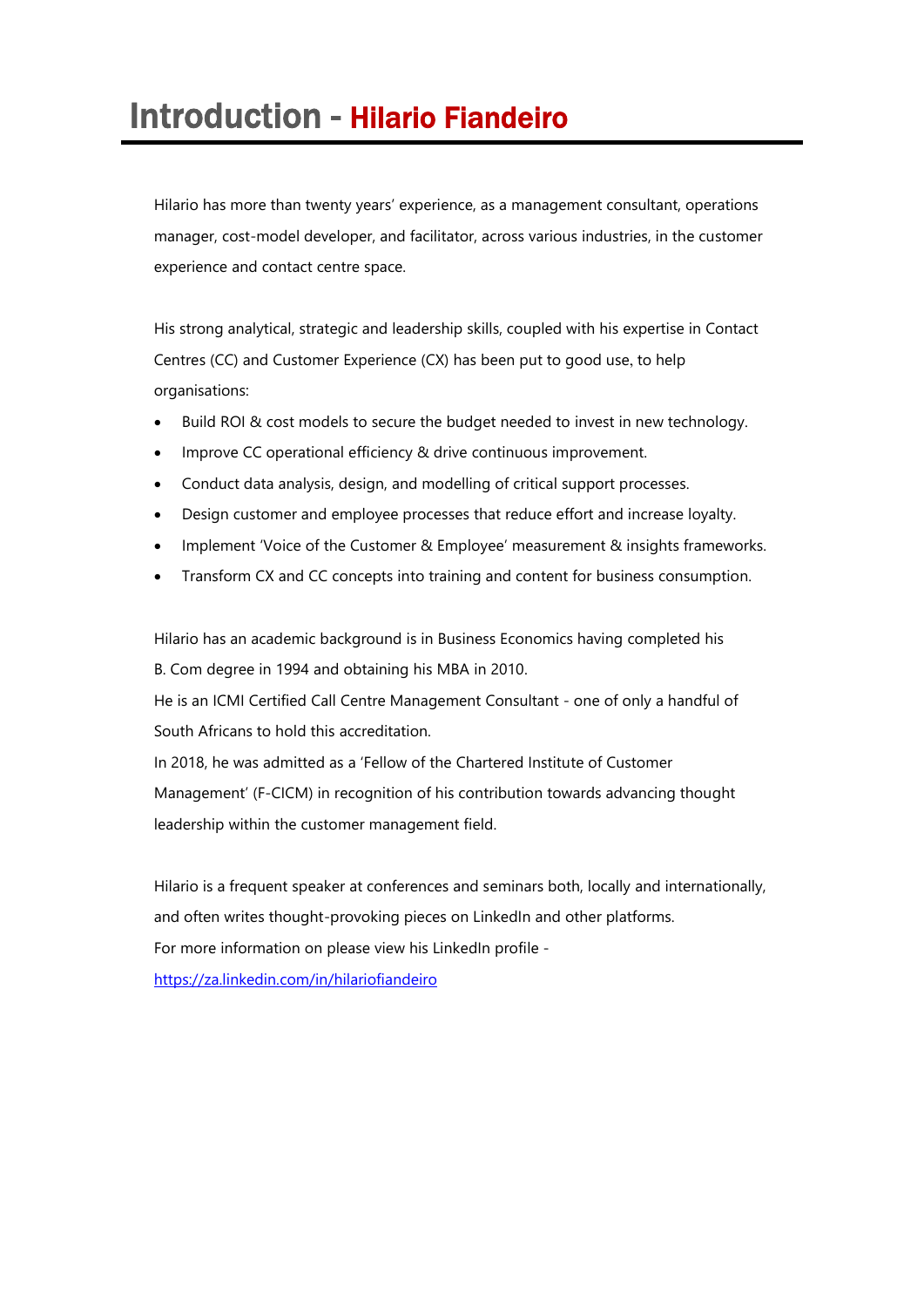## **Qualifications**

| Qualification | Year             | Institution                                                | <b>Major Subjects</b>                                                            |
|---------------|------------------|------------------------------------------------------------|----------------------------------------------------------------------------------|
| <b>ICMI*</b>  | $2010 -$<br>2012 | ICMI                                                       | Leadership, customer relationship,<br>people and operations management           |
| <b>MBA</b>    | $2005 -$<br>2010 | <b>Herriot Watt</b><br>Edinburgh<br><b>Business School</b> | Accounting, economics, finance,<br>marketing, project management and<br>strategy |
| <b>B.Com</b>  | 1992 -<br>1994   | University of<br>Witwatersrand                             | Economics and marketing                                                          |

\* ICMI certification is a specialist certification for customer service and contact centre professionals.

## Contact Details

(m) +27 82 606 0312

(w) +27 11 524 6109

Hilario.Fiandeiro@gmail.com

## Relevant Work Experience

| Year               | Position                                       | Company                                                              | Achievements                                                                                                                                                                                                                                                                                                                       |
|--------------------|------------------------------------------------|----------------------------------------------------------------------|------------------------------------------------------------------------------------------------------------------------------------------------------------------------------------------------------------------------------------------------------------------------------------------------------------------------------------|
| Jan 2010<br>to now | Independent<br>Management<br><b>Consultant</b> | Contact<br><b>Centre</b><br><b>Smart</b><br>Management<br>consultant | I designed and implemented financial costing and ROI models<br>for various clients including MultiChoice's and FNB Life's<br>customer-facing departments. This resulted in my clients<br>managing their operations more cost-effectively, allowing them<br>to improve performance efficiencies in their organisations.             |
|                    |                                                |                                                                      | I developed the operational growth model and drafted the<br><b>business expansion plan</b> for 360 Financial Services Group. The<br>company was looking to expand their existing contact centre and<br>needed to secure approval and funding from their board.                                                                     |
|                    |                                                |                                                                      | I interim managed the CX Insights team at MultiChoice SA for a<br>year. I helped advance their award-winning Voice of the<br>Customer (VOC) insights framework that allowed the CX analysts<br>in my team to pin-point improvement initiatives. This resulted in<br>better customer experiences across the whole customer journey. |
|                    |                                                |                                                                      | I designed and facilitated several customer service best practice<br>programs and workshops for various organisations including<br>Times Media Group and Universal Health. The result was a<br>significant improvement in the overall customer experience.                                                                         |
|                    |                                                |                                                                      | I managed the 'Customer Experience' stream for A.T. Kearney as<br>part of their multi-stream project to revamp their client's<br>SME/Business offering.                                                                                                                                                                            |